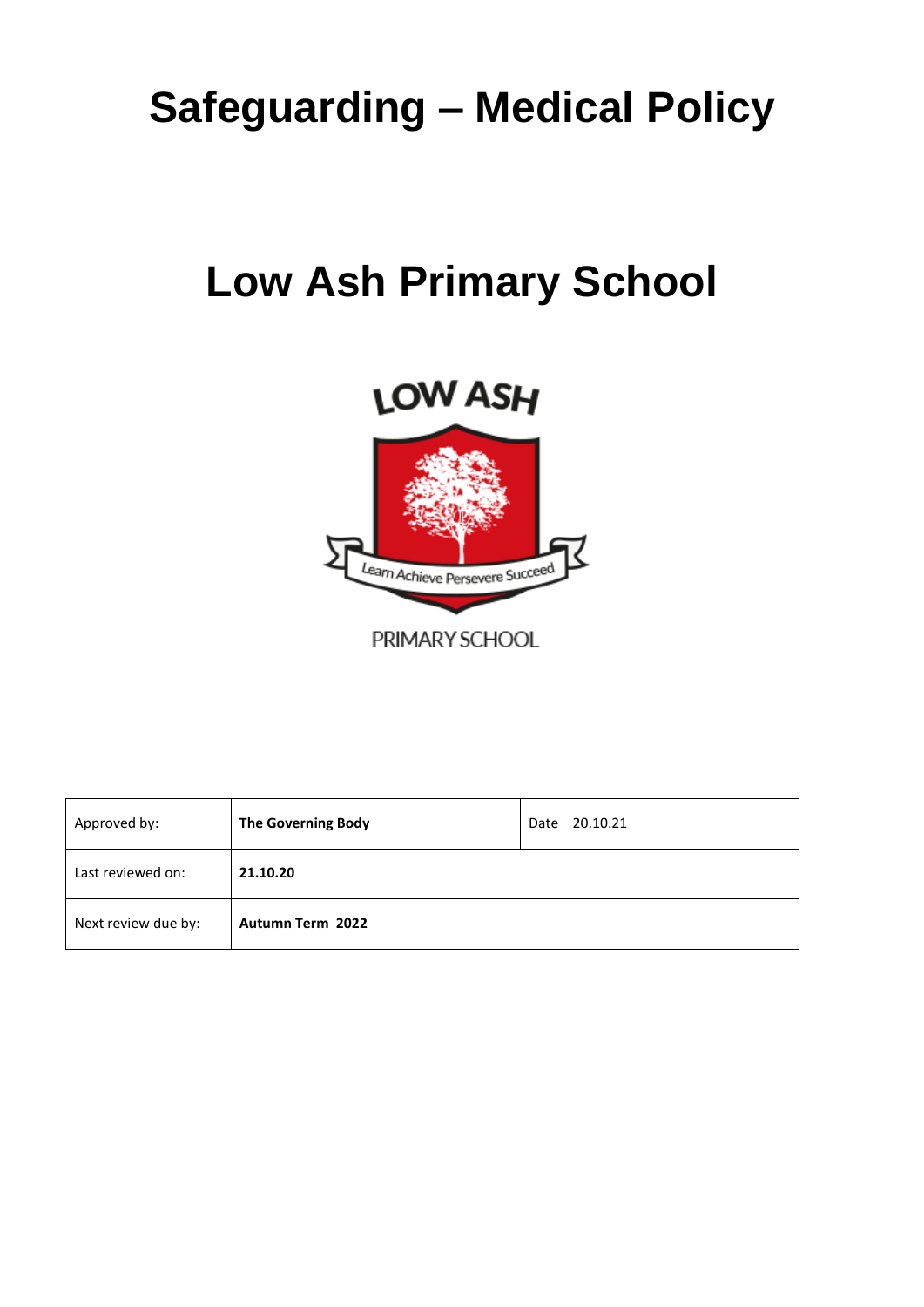# Low Ash Primary School **Medical Policy**

Low Ash Primary School endeavours to ensure that all its pupils achieve success in their academic work, social relationships and day-to-day experiences at school. It is an inclusive community that aims to support and welcome pupils with medical conditions.

All children will experience illness in the course of their school careers, most commonly transient selflimiting infections, but some will have more chronic or longer-term medical needs that will require additional support at school to ensure they have full access to the curriculum and to minimise the impact of their medical conditions.

Staff working with pupils who have specific medical needs should understand the nature of children's medical problems and will endeavour to work with the family and other professionals to best support the individuals concerned.

### **Managing medicines**

On occasion, children may need to take medicines whilst in school. Some children are on long term regular medication for chronic conditions or may need to take emergency/as needed medication to treat a change in their underlying condition.

The advice, recommendations and procedures set out in this Medical Policy are to ensure good practice takes place when caring for the learners at Low Ash.

The school is aware that on occasion, in the best interests of a child, decisions may need to be made about procedures which are not set out in this document. Any such decisions are the responsibility of any member of the SLT (with First Aid advice) and the staff member acting as Lead First Aid.

There are cases where the responsibility for administering medicine can and should rest with the child. This will be supervised by a member of staff.

Where parents request the school to exercise a degree of supervision or to administer the medicine, the situation is more complicated. In such cases, staff should consult the headteachers and any practical and organisational implications need to be addressed prior to assuming responsibility for this.

### **General Principles**

The administration of medicine is the responsibility of parents and carers. There is no absolute requirement on teachers or support staff to administer medicines. However, where they volunteer to do so, guidelines are helpful. (See: NUT Guidance on the Administration of Medicines, 2014; DfE - Supporting pupils at school with medical conditions, 2015; City of Bradford MDC Administration of Medicine Guidance, 2018)

### **Short-term illness**

- Children who are suffering from short-term ailments and who are clearly unwell should not be in school and headteachers are within their rights to ask parents/carers to keep them at home.
- Some parents may send children to school with non-prescribed medicines (e.g. cough mixture) Many of these are not effective treatments, and as a general rule we discourage this practice. If a non-prescribed medicine is requested, parental permission is required and recorded in the **Administration of Non-Prescribed Medicines with Parent Permission Form.**
- It is the responsibility of the parents that the medicine is appropriate to the need and permission is granted for a responsible First Aider, or designated member of staff, in school to administer the medicine.
- There are recommended times away from school to limit the spread of infectious disease. Please contact the school office for advice on particular illnesses (Infectious Diseases File).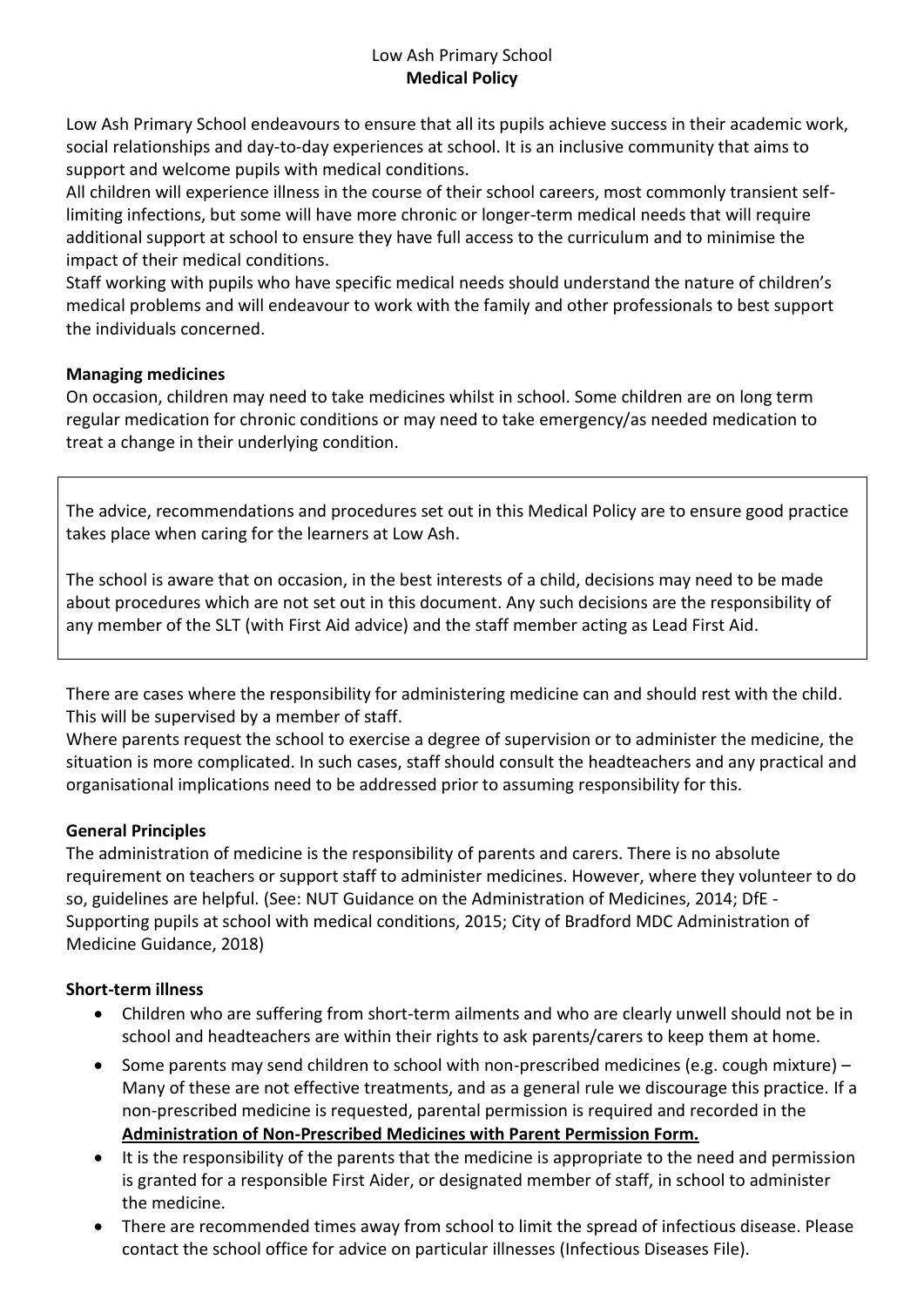• Note, children who have had sickness and/or diarrhoea should be kept off school until 48 hours symptom-free.

# **Chronic illness/disability**

It may be necessary for children with long term conditions to take prescribed medicines during school hours.

Many health advisers encourage children to take control of their medical condition, including taking responsibility for managing their medical care (with help,) from very young. This can include selfadministration of medicines eg. using an inhaler or giving own insulin injections. We support this practice wherever appropriate.

Where young children or those with special needs require medication, adult support will be needed. Whilst responsibility for the medical care of children rests with parents and their health professionals, it may not be feasible for these individuals to come to school to administer medicines, and such repeated attendances could slow the personal development of a child.

# **Acute illness**

The teaching profession has a general duty of care towards children in schools. Legally this duty cannot require teachers to administer medicines, but it is expected that teachers react promptly and reasonably if a child is taken suddenly ill. In these cases, clear procedures must be followed, particularly in life threatening situations.

As appropriate:

- Seek First Aid advice from a certified First Aid staff member in school
- Call Emergency Paramedic support 999
- Inform parents/carers of the situation and actions.

# **Good practice**

#### **Documentation:**

Where medicines are to be administered at school, parents are to have given written permission in

**Letter: Written permission for the administration of medicines** (see Appendix 1). If a child requires medicine, a member of staff from school is to contact the parents to receive verbal permission on the day.

All medicines administered must be written in the **Medicine Log** (See Appendix 2) which can be confirmed by a phone call.

For prescribed or non-prescribed medicines which are requested to be given during the school day, parents must complete an **Administration of Medicines Form** (see Appendix 3).

Written instruction from the parent or doctor, should specify:

- 1. Name and class of the child
- 2. Medication involved
- 3. Circumstances medication should be administered
- 4. Frequency and level of dosage
	- For more serious or chronic conditions, including allergies that require the potential use of an epipen, the Inclusion Leader will write a **Care Plan**. This will be agreed by parents and the child's doctor or the School Nurse stating exactly what needs to be given and when. This will be updated annually or when appropriate (as a child's condition alters). In the situation where the Inclusion Leader is not available, the Lead First Aid Staff Member will make any adjustments to medication and treatment and inform the relevant staff, informing the Inclusion Leader of any changes.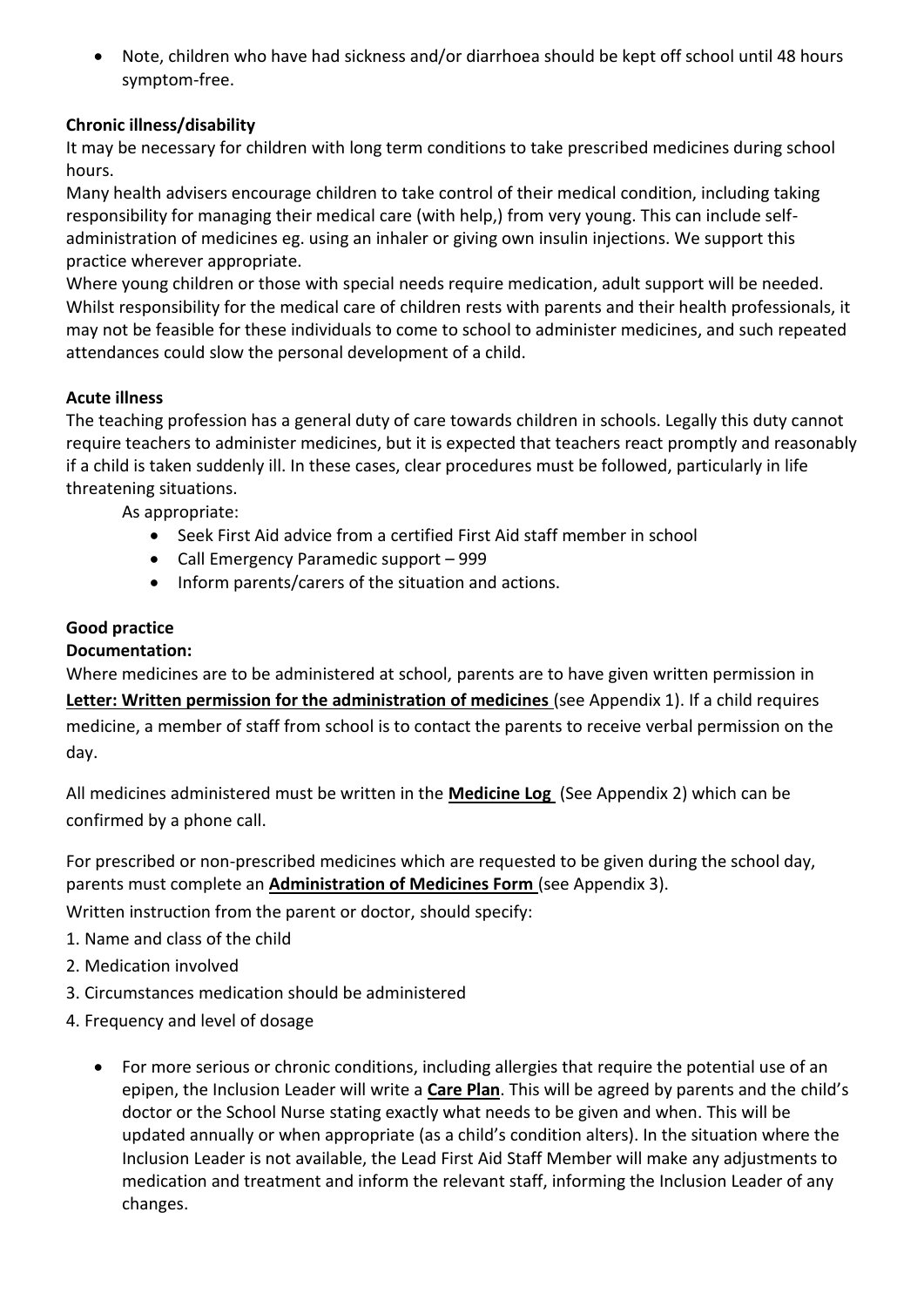# **Training:**

Teachers and support staff should receive appropriate training and guidance via the School Health Service for non-routine administrations.

Epipen and asthma training are to be delivered by the School Nursing Team annually.

# **Giving regular medicines :**

- We encourage parents whose child is taking medication three times a day to give it before school, after school and at bedtime. If a doctor has specified that one of the doses should be given at lunchtime and the parent/carer is unable to administer the dose, follow standard practice (see below).
- If medicine has to be taken four times a day and a lunchtime dose is necessary, the standard practice is followed.

# **Standard Practice**

- 1. Ask the Parent/Carer to complete an **Administration of Medicines Form**.
- 2. Refer to this form prior to giving the medicine.
- 3. Check the child's name on the form and the medicine.
- 4. Check the prescribed dose.
- 5. Check the expiry date.
- 6. Check the prescribed frequency of the medicine.

7. Measure out the prescribed dose (parents should provide measuring spoons/syringes). If the child is old enough, they can measure the medicine.

- 8. Check the child's name again and administer the medicine.
- 9. Complete and sign the **Medicine Log**
- NB: The process should be observed by another member of staff.
- 10. If uncertain, DO NOT give check first with parents or doctor.
- 11. If a child refuses medication, record and inform parents as soon as possible.

### **Non-prescribed medicines**

**Parent supplied** - parents may wish to send children to school with medicines such as cough mixtures. This should be discouraged as school cannot take responsibility for such medicines.

# **School supplied**

- Whilst it is the parent/carer's responsibility to supply medicine for their child, in some circumstances, it may be appropriate for the school to administer medicine. We try to keep children in school wherever possible, so where a child has a minor ache or pain that could be treated with paediatric paracetamol (eg Calpol) or ibuprofen (eg Neurofen), the parent will be contacted and permission sought. This will be in addition to written permission which will be sought on admission or at the start of a school year. Only where parental permission is given, will the child be given the medicine. The dose should be recorded in **Administration of Non-Prescribed Medicines with Parent Permission Form.**
- Paediatric paracetamol and ibuprofen are useful over-the-counter medicines and widely used to treat childhood fever and pain.
- **Be wary of confusion** brand names (eg Calpol, Neurofen) are often interchangeably used with generic names (paracetamol, ibuprofen) and this can lead to confusion, particularly now that some pharmaceutical companies have broadened their range (eg Calprufen is ibuprofen made by the manufacturers of Calpol).

### **Medicine storage**

It is the responsibility of the headteachers to ensure safe storage of medicines.

All medicines should be kept in the container supplied which should be clearly labelled with the child's name, another identifier (DOB) and instruction for usage.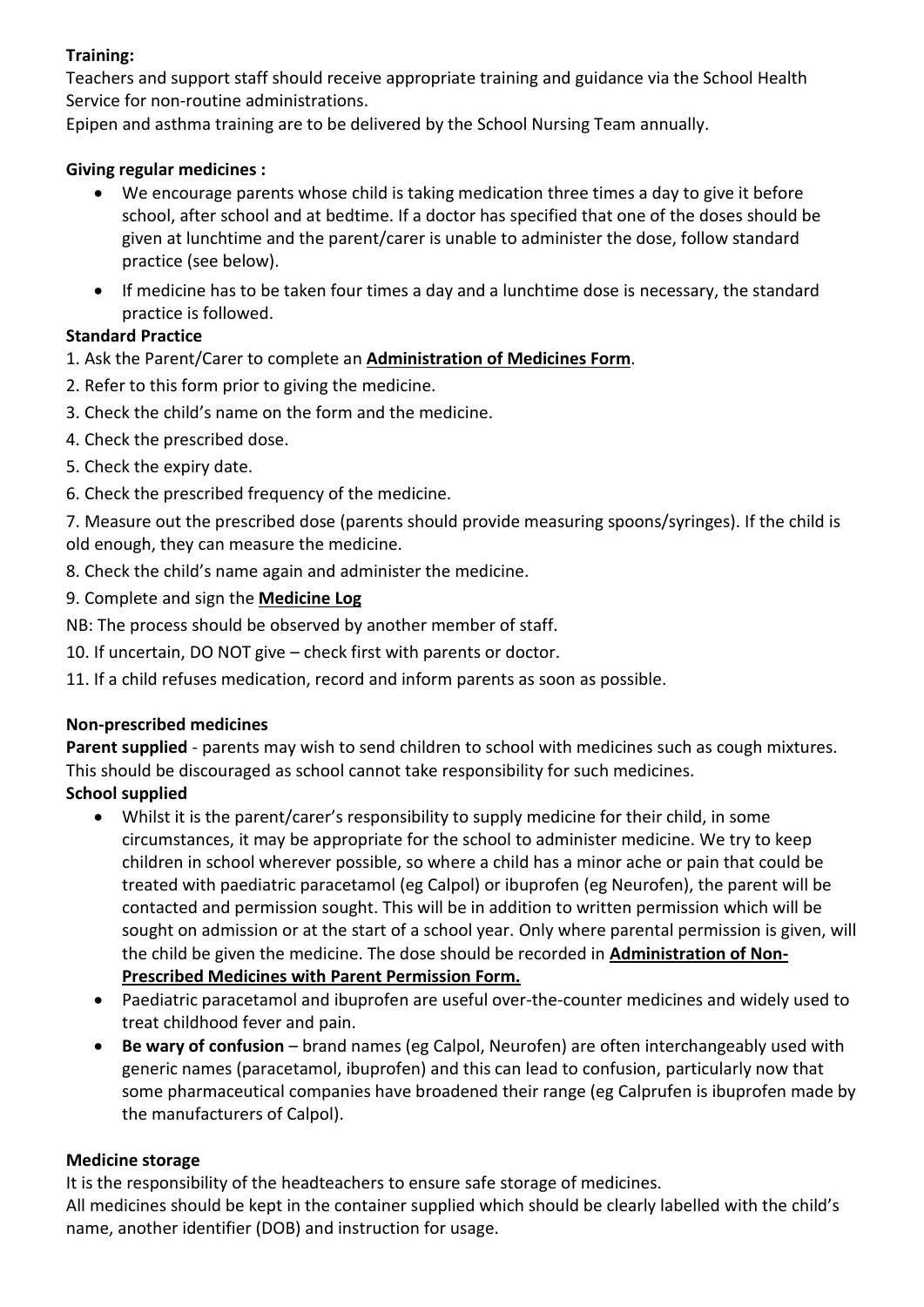Emergency medication for children with medical conditions should be easily accessible to relevant adults caring for the child. This should be kept in the First Aid Box in the classroom, out of reach of children.

Some medicines (eg liquid antibiotics, insulin) require refrigeration – but must not be frozen. These should be kept in suitable additional and airtight containers (eg Tupperware boxes) and marked 'Medicines'.

### **Medicine disposal**

Parents are asked to collect out-of-date medication. If this does not occur, medication should be taken to a pharmacy for disposal.

A named member of staff (First Aider) is responsible for checking dates of medication and arranging disposal if any have expired.

Sharps boxes are used to dispose of needles. These can be obtained on prescription. They should be stored in the Medical Room. Collection of sharps boxes is arranged with the local authority's environmental services.

#### **General medical issues Record keeping**

- Enrolment/Admissions forms should highlight any health condition
- It is the responsibility of the parent to provide relevant and up to date information on their child's allergies, including food allergies, penicillin and ibuprofen allergies. These will be recorded on the Admissions Form and the Medical Update Form (which is sent to parents annually to be completed and returned)
- Care plans for children with medical conditions giving details of individual children's medical needs at school. These need to be updated after a medical emergency or if there is a change in treatment etc. and should be reviewed at least annually. They should be kept with Medical Boxes in the class rooms, out of reach of children. Specified members of staff should have access to copies. A copy of care plans are displayed in a room with coded access (only accessible to school staff) to ensure consistent awareness across school. All staff must protect a pupil's confidentiality.
- Centralised register of children with medical needs
- Request to administer medicines at school
- Log of training relevant to medical conditions

### **Medi-alerts**

(bracelets/necklaces alerting others to a medical condition) As with normal jewellery, these items are a potential source of injury in games or some practical activities and should be temporarily removed or covered with sweatbands for these sessions.

# **Impaired mobility**

Providing the GP or hospital consultant has given approval, children can attend school with plaster casts or crutches. There will be obvious restrictions on games and on some practical work to protect the child (or others). This includes outside play. Some relaxation of normal routine in relation to times of attendance or movement around the school may need to be made in the interests of safety. A **PEEP** (Personal Emergency Evacuation Plan) may be put in place for the child (written by the Inclusion Leader and agreed by the Site Manager and SLT).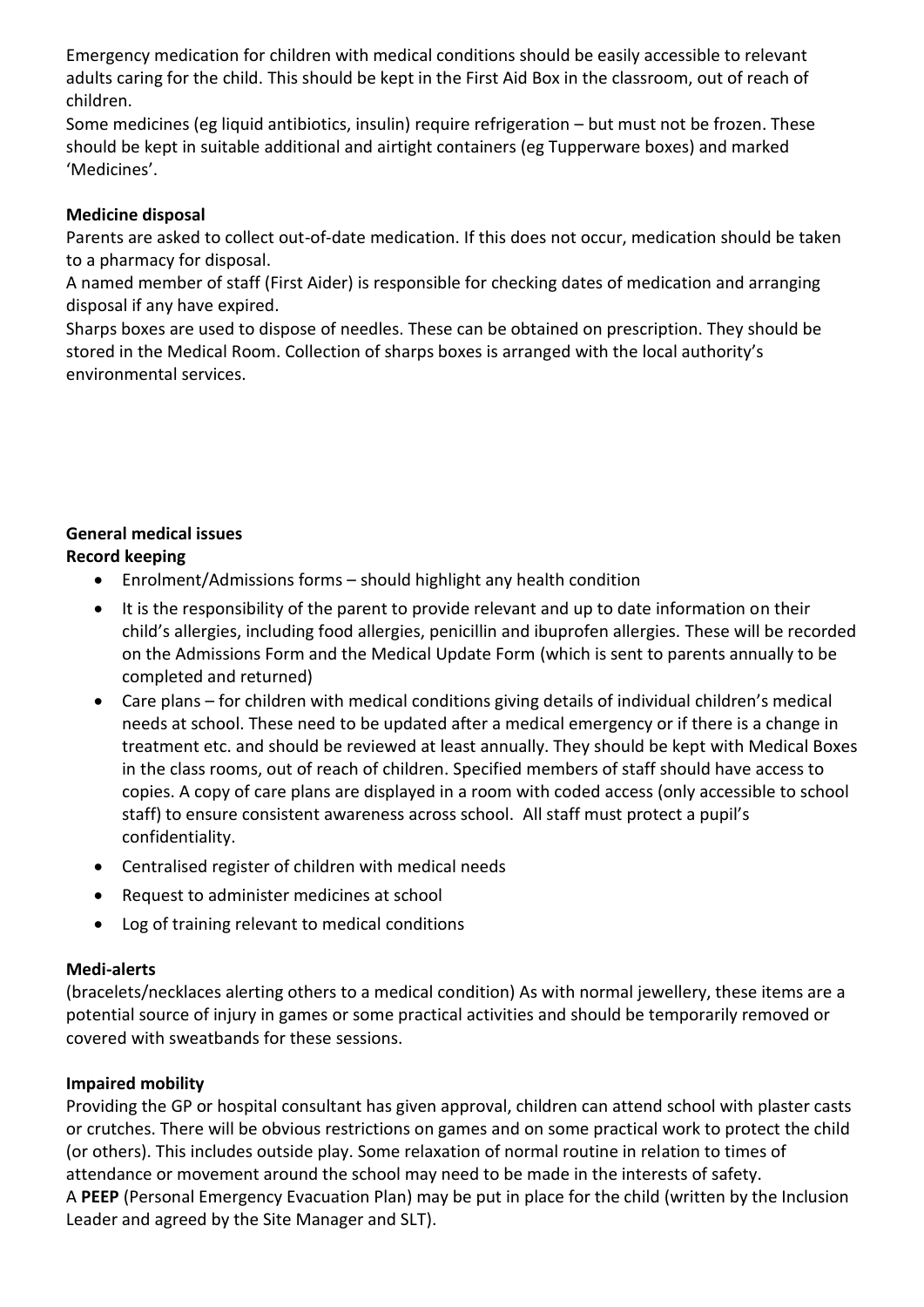# **Off-Site visits**

Good Practice will be to:

- Have all medical information available prior to the trip and relevant details added to the risk assessments: The Medical Register, any personal care plans, completed medical details on Parental Permission Forms (for residential trips). This information is to be taken on the trip to refer to.
- Take a First Aid kit whenever children are taken off-site.
- Buckets and towels, in case of sickness on a journey, are also sensible precautions.
- All staff attending off-site visits to be aware of any pupils with medical conditions on the visit. They should receive information about the type of condition, what to do in an emergency and any other additional medication or equipment necessary.
- The class teacher is responsible for inhalers to be taken out of school for all children in their class who require an inhaler. These will be the responsibility of the Class Teacher or Class Teaching Assistant and accessible at all times.

### **Employee's medicines**

Staff and other employees may need to bring their own medicine into school. They have clear personal responsibility to ensure that their medication is not accessible to children.

### **Staff protection**

"Universal precautions" and common sense hygiene precautions will minimise the risk of infection when contact with blood or other bodily fluids is unavoidable.

- Always wear gloves.
- Wash your hands before and after administering first aid and medicines
- Use the hand gel provided.

### **Staff indemnity**

Bradford MDC fully covers liability for its staff arising from the provision of incidental medical treatment arising from the following activities:

- 1. First aid,
- 2. The administration of prescribed and non-prescribed drugs or medicines. Staff who administer such medicines must have received appropriate training and follow the instructions given by a medical professional.

This Medical Policy will be:

- reviewed annually by the Governing Body and Head Teacher
- incorporated into Health and Safety provision at Low Ash
- shared with all members of staff
- available from the School Office
- available on the school website alongside the Inclusion Policy.

Signed: Governor responsible for Inclusion: ………………………………………………………………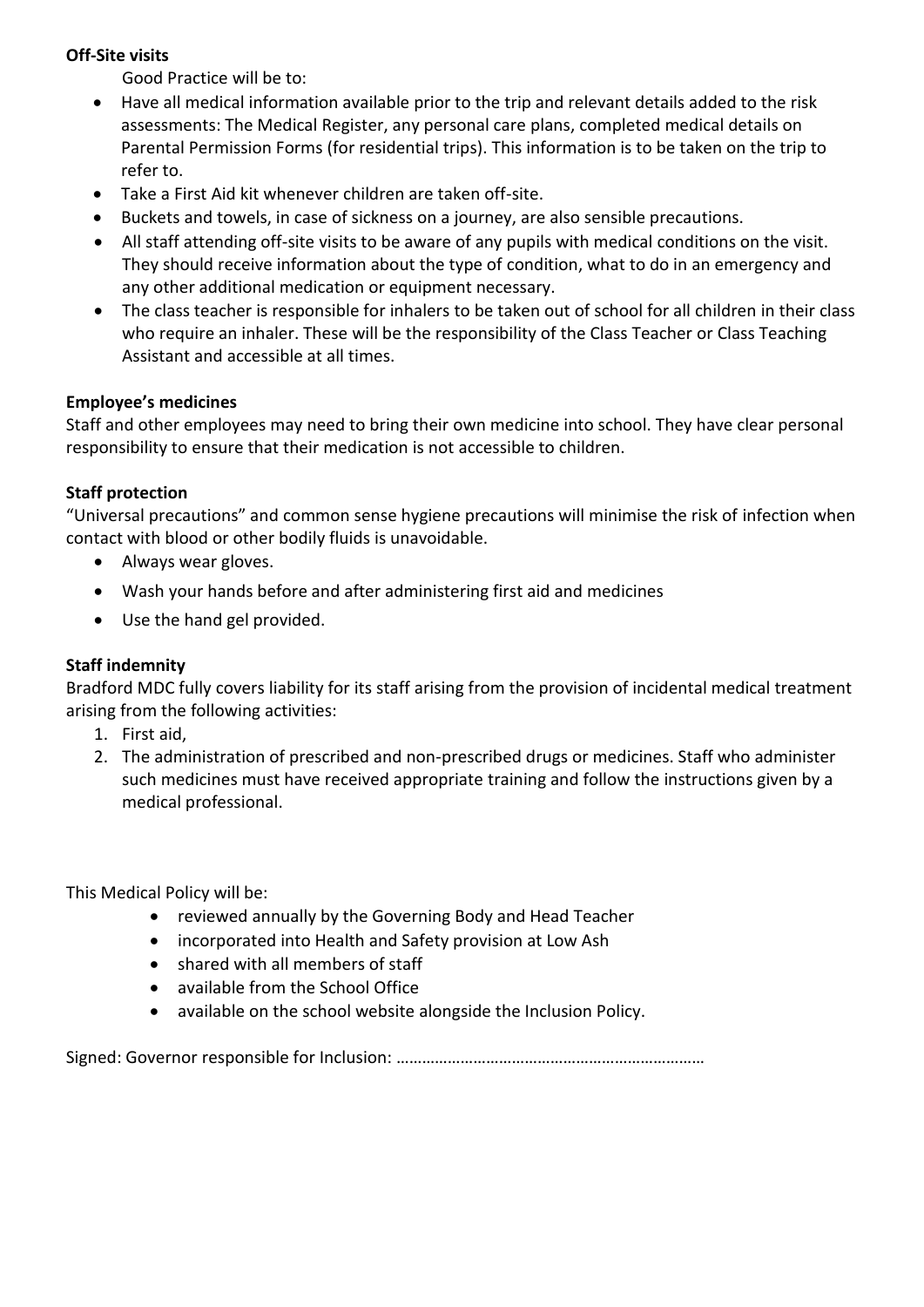#### Appendix 1

#### **Letter: Written permission for the administration of medicines**

### **Low Ash Primary School, Wrose Road, Wrose, Shipley. BD18 1AA**

#### **Telephone:-Bradford 01274 582927 Fax:- 01274 586503**

#### **email: [office@lowash.bradford.sch.uk](mailto:office@lowash.bradford.sch.uk) website: [www.lowash.bradford.sch.uk](http://www.lowash.bradford.sch.uk/)**

Dear Parents/Carers,

We always have the best interests of the children when designing any procedures and need to ensure that medicines in school are carefully administered and monitored, for the welfare of the children. If schools do agree to administer medication, it is at the school's discretion.

To enable school to be in the position where we can give any medicines, we will require written permission. If there is an occasion when your child requires Calpol during the day, so that they can stay in school, we will contact you to obtain verbal permission. This will be in addition to the written permission you provide below.

If your child has had medicines prescribed, which need to be administered 4 x a day, we will ask if parents/grandparents/carers are able to come into school and administer the medicines. If this is not possible, then school can administer the medicines **only** if we have **written permission from the Parent/Carer**.

In emergencies, we will act for the safety of your child. We will have inhalers and epipens in school for emergencies which we can administer to any child in a life-saving situation. Staff are trained to use these. We will obviously contact you immediately if there is a medical situation.

Below is a permission letter which parents/carers need to return and sign before we can give any medicines to a child. This forms part of our admissions procedure.

#### ……………………………………………………………………………………………………………………………………………………………………… **Written permission for the administration of medicines if required.**

| I give permission for my child:                                        |        | (currently in Year) | to |
|------------------------------------------------------------------------|--------|---------------------|----|
| receive appropriate medication while attending Low Ash Primary School. |        |                     |    |
| Signed (Parent/Carer):                                                 | Dated: |                     |    |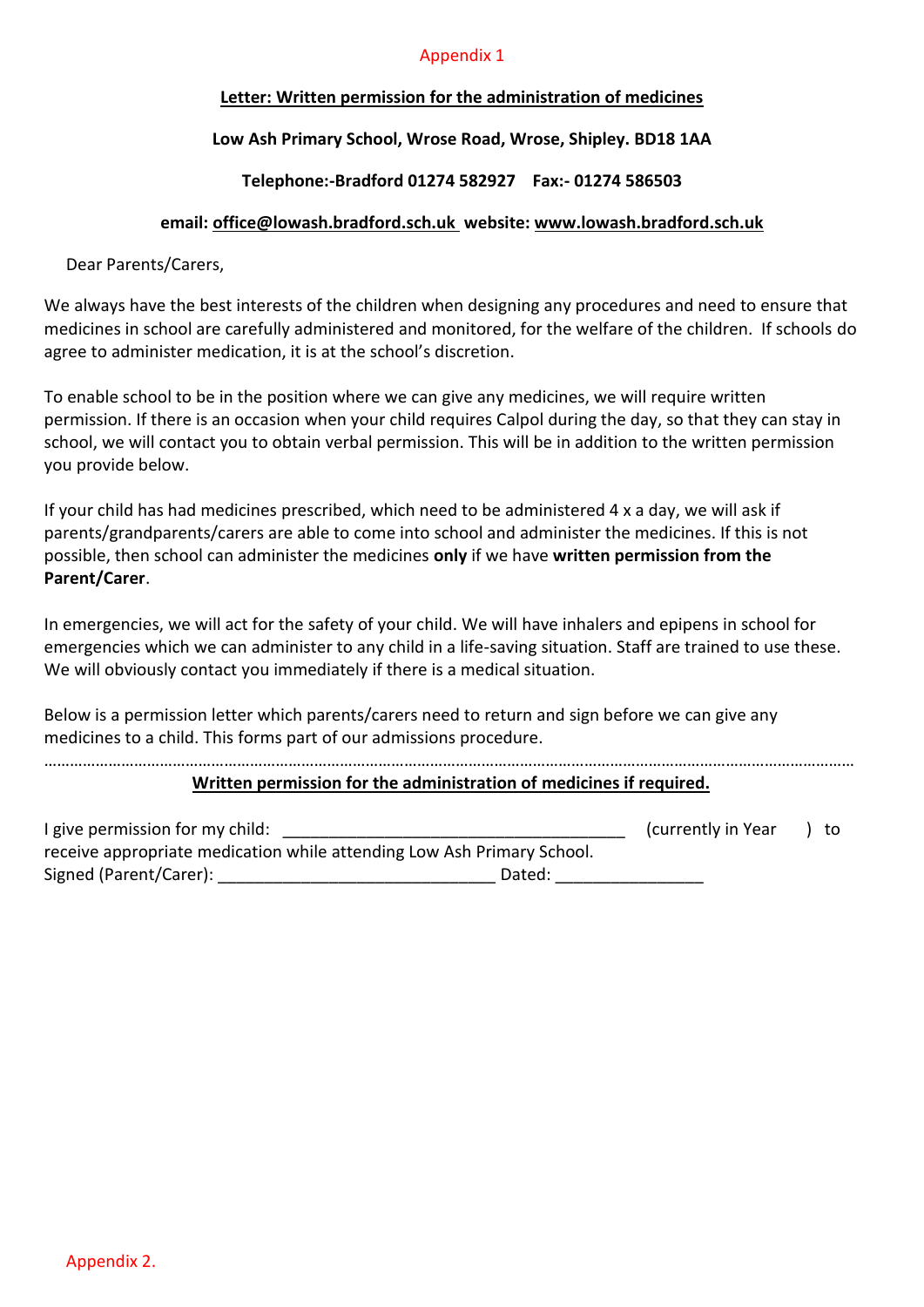**SUPPORTING CHILDREN WITH MEDICAL NEEDS IN SCHOOL: The Administration of Medicines in School.**

# **Medicine Log.**

Check that the parents/carers have signed Parent Request for administration of medicines to their child in school form and that it is stored in the medical log file.

| Date | Pupil's | Pupil's    | Time | Name of    | Dose  | Any          | Signature of  | Print |
|------|---------|------------|------|------------|-------|--------------|---------------|-------|
|      | Name    | <b>DOB</b> |      | Medication | Given | reactions to | Staff         | Name  |
|      |         |            |      |            |       | the          | administering |       |
|      |         |            |      |            |       | medication   |               |       |
|      |         |            |      |            |       |              |               |       |
|      |         |            |      |            |       |              |               |       |
|      |         |            |      |            |       |              |               |       |
|      |         |            |      |            |       |              |               |       |
|      |         |            |      |            |       |              |               |       |
|      |         |            |      |            |       |              |               |       |
|      |         |            |      |            |       |              |               |       |
|      |         |            |      |            |       |              |               |       |
|      |         |            |      |            |       |              |               |       |
|      |         |            |      |            |       |              |               |       |
|      |         |            |      |            |       |              |               |       |
|      |         |            |      |            |       |              |               |       |
|      |         |            |      |            |       |              |               |       |
|      |         |            |      |            |       |              |               |       |
|      |         |            |      |            |       |              |               |       |
|      |         |            |      |            |       |              |               |       |
|      |         |            |      |            |       |              |               |       |
|      |         |            |      |            |       |              |               |       |
|      |         |            |      |            |       |              |               |       |
|      |         |            |      |            |       |              |               |       |
|      |         |            |      |            |       |              |               |       |
|      |         |            |      |            |       |              |               |       |
|      |         |            |      |            |       |              |               |       |
|      |         |            |      |            |       |              |               |       |
|      |         |            |      |            |       |              |               |       |
|      |         |            |      |            |       |              |               |       |
|      |         |            |      |            |       |              |               |       |
|      |         |            |      |            |       |              |               |       |
|      |         |            |      |            |       |              |               |       |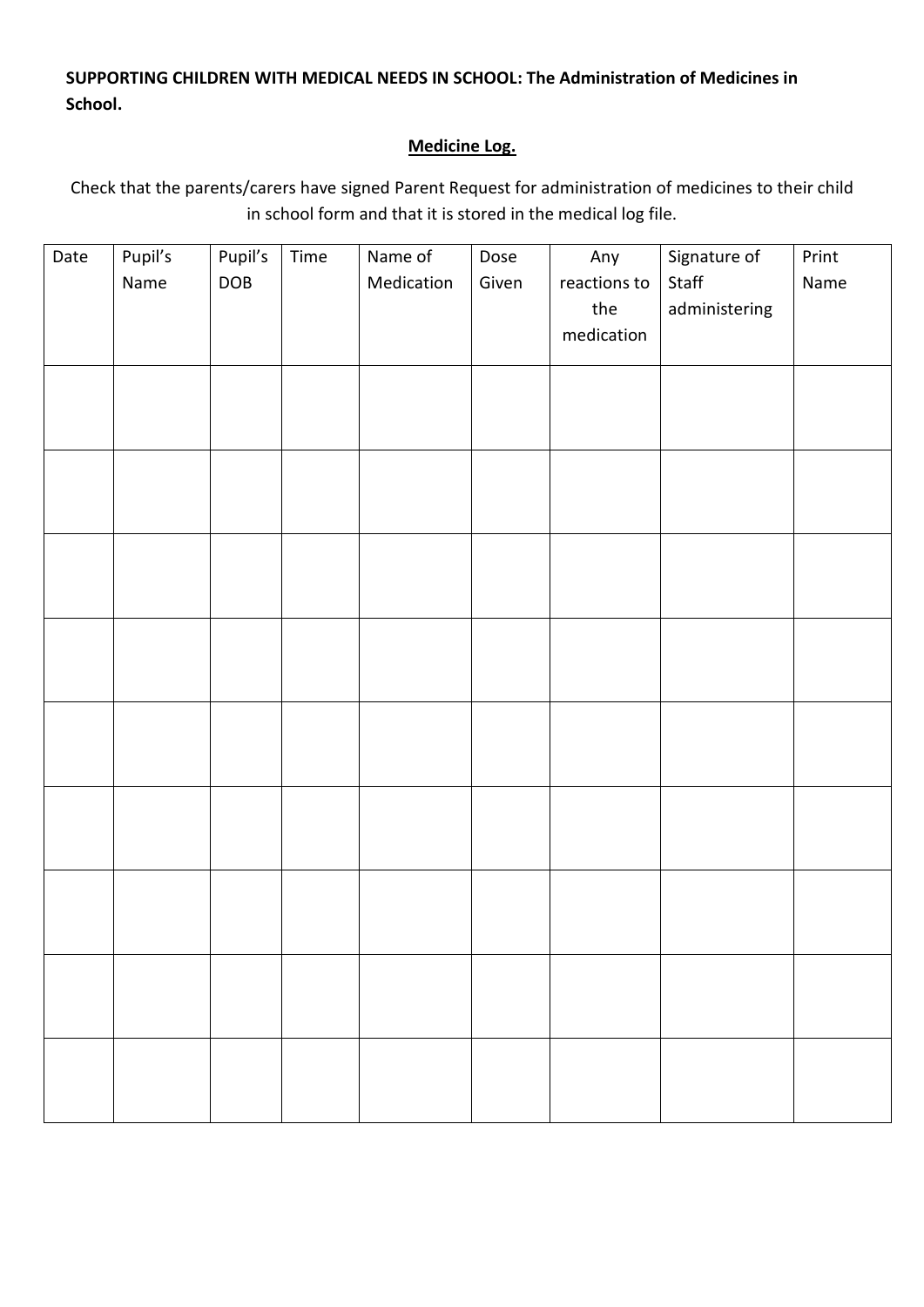#### **SUPPORTING CHILDREN WITH MEDICAL NEEDS IN SCHOOL:**

#### **Administration of Medicines Form**

The school will not give your child any medication unless you complete and sign this request form and the Headteachers has confirmed that school staff have agreed to administer the medication and, where necessary, have received appropriate training.

| <b>DETAILS OF PUPIL:</b>                                                                        |                       |  |  |  |
|-------------------------------------------------------------------------------------------------|-----------------------|--|--|--|
| Surname:                                                                                        | Forename(s)           |  |  |  |
| <b>DATE OF BIRTH</b>                                                                            | M/F                   |  |  |  |
| Address:                                                                                        | CLASS/FORM            |  |  |  |
| <b>Condition or Illness:</b>                                                                    |                       |  |  |  |
| Medication: Name/type of medication (as described on container)                                 |                       |  |  |  |
| For how long will your child take this medication?                                              |                       |  |  |  |
| Full directions for use:                                                                        |                       |  |  |  |
| Date dispensed:                                                                                 |                       |  |  |  |
| Dosage and amount (as per instructions on container):                                           |                       |  |  |  |
| Method:                                                                                         | Timing:               |  |  |  |
| Special storage instructions (explain if medicine should remain in school or return home daily) |                       |  |  |  |
| Special precautions / Side effects                                                              |                       |  |  |  |
| Self-administration: Yes / No                                                                   |                       |  |  |  |
| CONTACT DETAILS of adult giving permission:                                                     |                       |  |  |  |
| Name:                                                                                           | Daytime Telephone No: |  |  |  |
| Address:                                                                                        |                       |  |  |  |